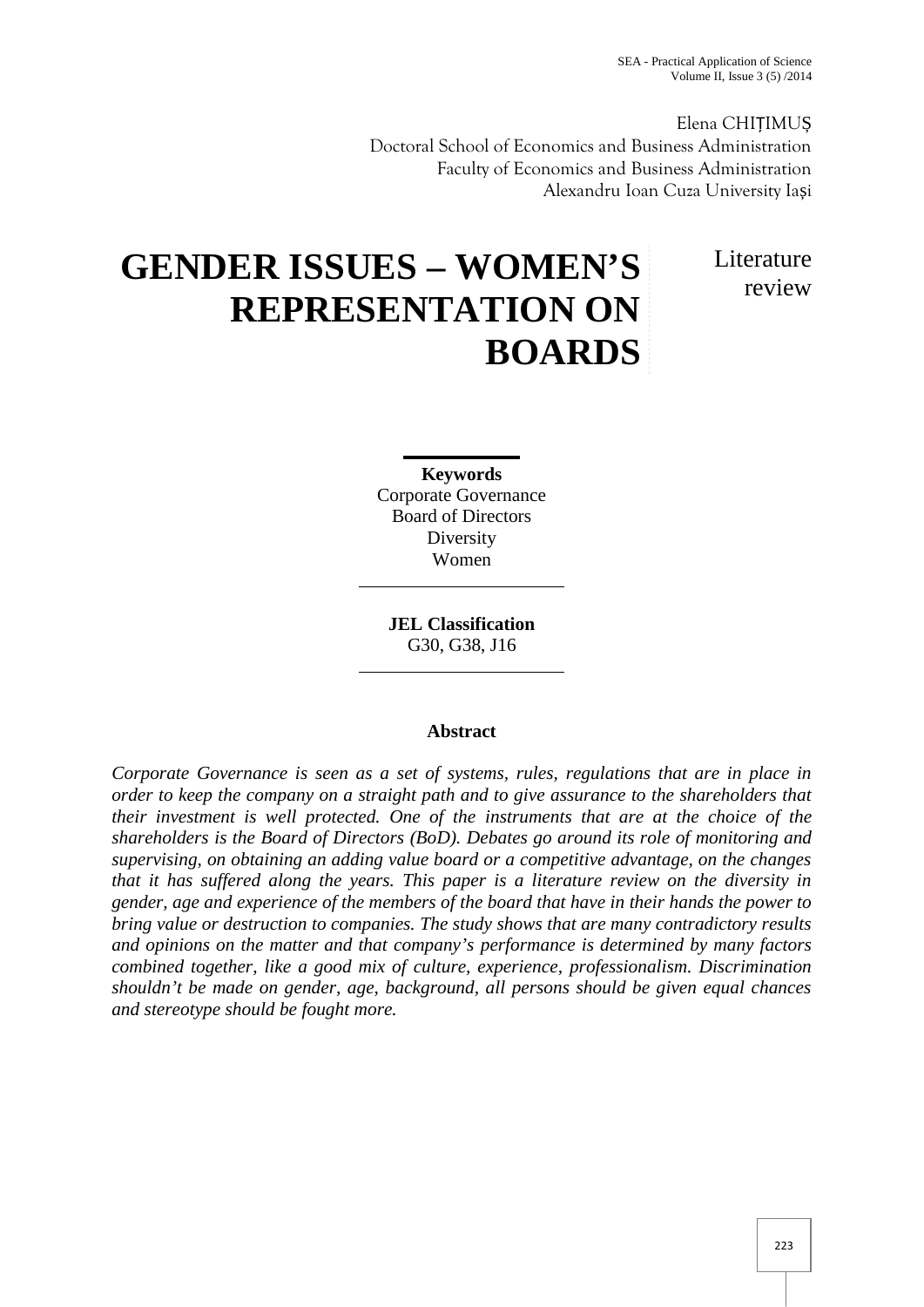#### **1. INTRODUCTION**

The business practice has established two types of governing systems: the one tier board and the two tier board. In the one tier board the company is managed by a Board of Directors that is elected by the shareholders and is in charge with monitoring and questioning management decision, strategic plans, protecting all stakeholders' interests. The two tier board has two structures for guiding the firm: the Supervisory Board that as a recommendation should be composed of non executive directors and the Management Board formed only of executive directors. Hopt and Leyens (2004) consider that the management board is in charge with running the business and that the supervisory board has as main responsibilities the appointment, supervision and removal of members of the management board.

The requirements related to the composition of the board are specific to each firm and vary along the life cycle, business sector and culture. Due to the globalization of markets, the economic crisis and globally mobile employees that bring a diversity of culture and background, the emphasis goes on the ability of the board to socialize and build relations<br>with stakeholders, business partners, and with stakeholders, business partners, and governments and on balancing of interests within firms.

The governing body should evolve alongside the company it represents, being able to manage and solve critical situations or to seize business opportunities. In the current competitive market a balanced board has to be selected using more than the common selection criteria as independence, integrity, a good professional and financial status. Such difficult times ask for members that know the market, the products of the company, are able to understand the final user of the product, and don't step back when difficult choices have to be made.

The diversity in gender, age, experience of the board of directors has raised debates ranging from a discussion related to equality to a discussion related to performance. The gender diversity has been under scrutiny in order to understand if the presence of women is bringing value or not.

#### **2. CONTROVERSY ON THE PRESENCE OF WOMEN ON BOARDS**

McCahery and Vermeulen (2013) analyze 70 venture capital backed companies that went through the process of first public offering, in United States, between 2011 and the first half of the year 2012 (VC-70) and the top 40 of the world largest firms in "Financial Times Global 500 2012" (FT-40) (including companies in United States, Europe and Asia). The authors strived to discover the best practices in listed companies with a high growth potential, and their analysis on the diversity of the board of directors ended with the conclusion that are significant difference between VC-70 and

FT-40 firms (the list of companies is presented in Appendix A). The average age of the directors in FT-40, of 61 years, is higher compared to the age of the directors in VC-70, of 54.2 years, the members of FT-40 boards having occupied this position for more years than the ones in VC-70. The data that the authors collected shows that the directors in FT-40 have the same position in more than one company and/or non-profit organizations, that the recruitment of new members starts by going through boards already in function, searching for people of same gender and with similar age. Due to the fact that FT-40 are followed by mass media in a greater extent than the VC-70 the percentage of women in the boards of FT-40 is of 20% whilst in VC-70 is of 7%, the majority of the women being appointed in the board as non executive directors during 2005 – 2012 when the regulations related to corporate governance started to include recommendations or requirements regarding board diversity. Another situation can be correlated with the mass-media attention, that is that in the VC-70 a percentage of 85% from the total number of women appointed as members of the board were elected during the initial listing process (67% before and 23% after) between 2011 – 2012. If the presence of women as members of the board is a determinant of performance is still to be proved but the women's aversion towards risk (Odeanand Barber, 2001) is also noticed in the figures obtained by McCahery and Vermeulen (2013): 5% out of the FT-40 companies don't have women on their boards, while the percentage is much greater in the VC-70 companies, around 49%.

Regarding the election of the same person for the position of Chairman of the board and that of general director, both structures, FT-40 and VC-70, prefer this model, perhaps considering that this is a way of avoiding unnecessary struggles for power, delays and conflicts.

In August 2012 Credit Suisse published a study called "Gender diversity and corporate governance" which examines for the period 2005 – 2011 a number of 2,360 companies in order to answer the question whether gender diversity in the management of a company is beneficial. The authors compiled info from the database's of current index constituents of MSCI ACWI (MSCI Inc. is a leading provider of investment decision support tools to investors globally; the index captures large and mid cap representation across 23 developed markets and 23 emerging markets countries having 2,446 constituents). The study investigates if there are evidences to support the statement that the performance on the stock market increases with the presence of one or more women in councils and if firms with female members on boards present different financial characteristics. What factors determine a company to decide in the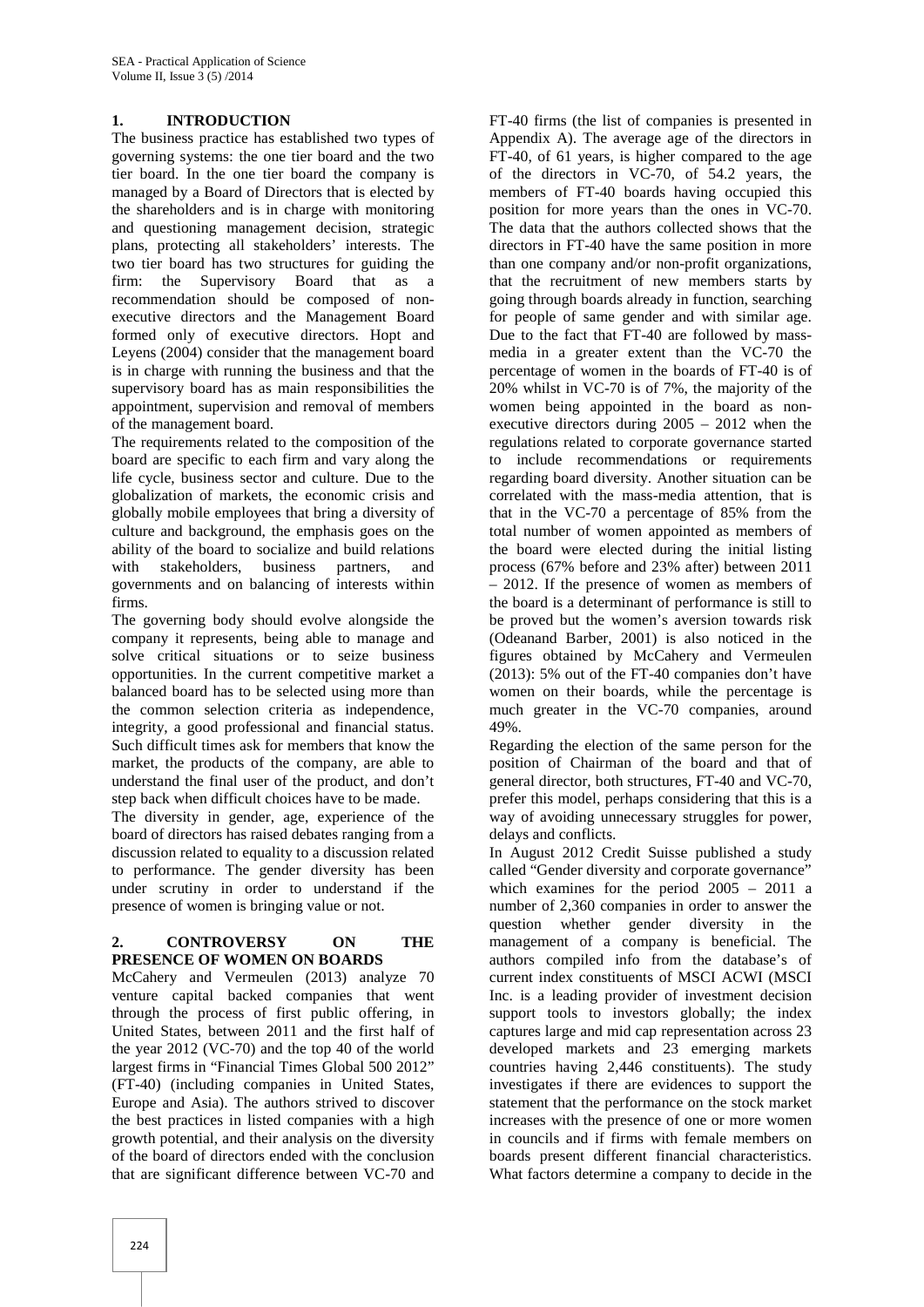favor of women's presence in boards and on increasing their number, where you can see the difference, for better or worse, of the existence of gender diversity in a company, are other highlights of the work.

The analysis demonstrated that companies with one or more women on the Board of Directors obtained a higher return on equity and a higher average growth. In authors' opinion gender diversity in executive management became a subject of increasing debate due to three major factors:

although the overall percentage of women in boards remains low, compared to 2005 when the MSCI ACWI index shows a percentage of 41% for the number of women on councils, at the end of the 2011this percentage reached 59%;

the government intervention increased in regulating this aspect so during 2005 -2011 seven countries have passed laws that specifically require the presence of women on councils;

the debate on this topic passed from a theme of equality and fairness to one that considers superior performance.

The literature dedicated to gender diversity has both positive and negative results for the presence of women on boards and the companies' performance. For example on a sample from Fortune 500 (the ranking prepared by Fortune magazine for the top 500 corporations in United States), McKinsey and Catalyst (2007) show the firms with women on councils tend to be more profitable, while Adams and Ferreira (2009) or Farrell and Hersch (2005) sustain that there is no causal relationship between gender diversity and increased profitability or stock market performance.

The findings of the Credit Suisse (2012) study can be summarized as follows:

the number of women on the board is higher in the business sectors that are closer to the final consumer; business areas that are at the other end of the supply chain have a lower number of female presence on councils.

certain regions (e.g.: Europe) or countries (e.g.: Norway) tend to have a larger number of ladies in councils, and others regions/countries a lower one.

the number of female persons is higher in large companies councils against small ones.

during  $2005 - 2011$  the fastest rate of change came from European companies in terms of women's representation on boards.

Regarding the stock market performance Credit Suisse (2012) data shows that companies with female presence on the board and with a market capitalization of over \$ 10 billion exceeded with 26% the companies with no women on councils in the period under review. Small and medium companies recorded higher performance by 17%. When analyzing the financial performance

companies with one woman or more on councils recorded a higher return on equity of 16% compared to 14% registered in companies without female representation. A difference of four percent is obtained in the net profit analysis, where companies with female representation register an average of 14% compared with 10% in the other group.

The same positive results for companies with women on the board were obtained in 2007 by Catalyst Inc. (a non-profit organization with interests in consultancy and research that has its headquarters in North America, and supports the women's participation in business) that analyzing the Fortune 500 companies achieved a return on sales (ROS) of 13.7% for companies with female presence compared with 9.7% for the other group, return on equity (ROE) of 13.9% compared with 9.1%, return on invested capital (ROIC) of 7.7% compared with 4.7%. The financial data for the analysis was obtained from the Standard & Poor's Compustat database, using for the three financial measures the average of the years 2001 – 2004. The authors analyzed 520 companies where the upper quartile includes 132 companies with the highest percentage of female representation on councils, and lower quartile with 129 companies with the lowest average percentage.

Dezso and Ross (2007) start an analysis on the same subject, of women's representation on boards, with a beautiful and eloquent quote: "Man is defined as a human being and a woman as a female - whenever she behaves as a human being she is said to imitate the male" (de Beauvoir). Authors' analysis is performed on a sample of 1,500 companies from United States top ranked in terms of economic performance from 1992 to 2006. In 2006 while women represent more than a third of all managers in these companies, only one third of these companies have reported one woman among executive managers, less than 6% reported more than one woman in these positions, and less than 3% have a female as General Manager (CEO). The authors consider that despite the best intentions there are some obstacles for women in reaching top positions in companies: ladies aversion to competitive environments, the opposition that comes from men when they have to work with women, conflicts between masculine behavior associated with leadership and social female behavior expected from women, and a failure of corporate human resource policies to adapt to personal commitments of women. The study results show that a positive strong association exists between Tobin's Q, return on assets, return on equity, on the one hand, and the participation rate of female in leadership, on the other hand.

The research made by Credit Suisse (2012) identifies seven reasons to explain the correlation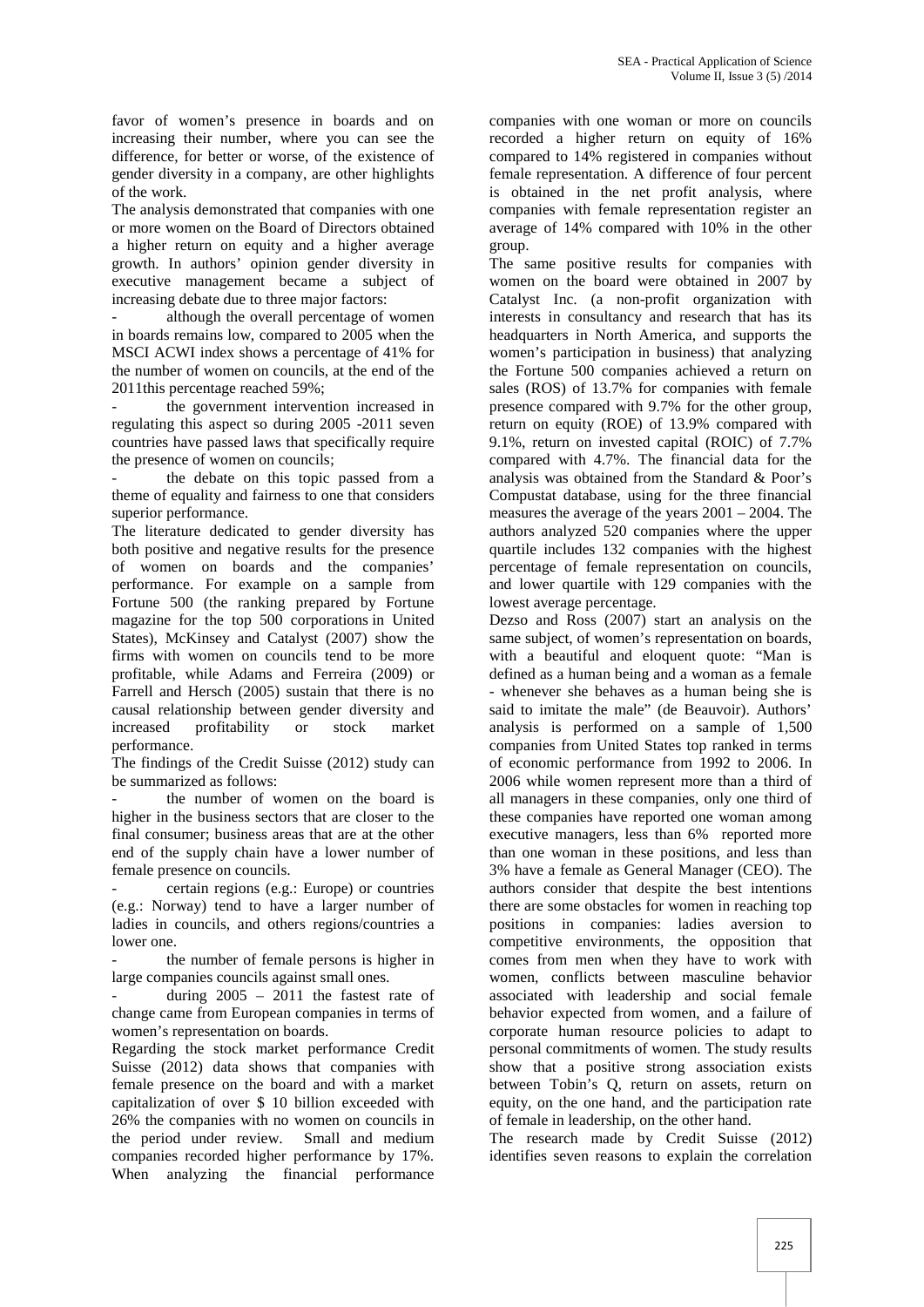between gender diversity and corporate performance:

gender diversity reports a better company, because the analysis suggests that usually, in large companies with positive results, there are more likely appointments of women on the board;

better efforts submitted at Board's level by each member individually in order to avoid embarrassment in front of a group of various training;

better mix of managerial skills;

access to a wider range of talents;

an improved reflection of the consumer decision-makers; the authors mention that a book published by Consulting Group in Boston, in 2010, shows that 73% of the decision of US household expenses are under women control, which explains among other things why companies with the most women on boards are those in close contact with the end consumer, as shown on Credit Suisse study;

better corporate governance;

risk aversion.

Part of Credit Suisse study, called "Barriers to change" studied socially the obstacles on women ascending for top positions.

First is the "double burden", referring to the facts that, in addition to duties at work women deal with family / household. Eurostat calculation shows that European women spend double time than men, on domestic duties – 4 hours and 29 minutes for women and 2 hours and 18 minutes for men.

Maternity leave and low mobility – in an US study done by Catalyst, 62% from women surveyed responded that family obligations were an impediment to the promotion and in France 96% of female graduates of higher education felt that being pregnant or having a baby in perspective inhibits promotion. In the same way, more women than men choose to give up a career opportunity in order to dedicate themselves to family.

The solution for the "double burden" could be the creation of a workplace environment that is compatible with family life for both women and men. It could be tax reducing for allowing parents to support childcare costs, flexible working hours, or a work place nursery. From management point of view, career advancement should be based on skills, results, without putting so much emphasis on time itself.

Stereotype – in 1980, a blind audition at The Munich Philharmonic Orchestra impressed the jury that faced the fact that they had chosen a woman for that job, because they believed that women cannot play the trombone. A study made by Goldin and Rouse in 1997 shows that before introducing blind auditions, less than 5% of the 5 great orchestra members in US were women. Between 1970 and 1980 blind auditions have become a common practice, and the number of women rose up to 25% aiming 50% until 2012.

The stereotype issue is that usually is not a conscious reaction. A Harvard Kennedy School study applied on two groups of master students (MBA) which considered the same case study, but one group general manager was called John and the other Jane, resulted in a more severe assessment of Jane's performance than John's.

Character traits – an Eagly study on master students (MBA) showed that 70% of responding women had considered their performance equal to other colleagues, whilst 70% of men rated their performance as better than peers. An internal analysis from Hewlett Packard indicates that women tend to apply for a job when they achieve 100% of standards required (qualifications, skills), while men are tempted to apply if they meet only 60% of criteria. Women also seem to have professional ambitions lower than men's. According to a study by Harvard Business Review Survey, only 15% of highly qualified women aspire to executive positions, compared to an average of 27% for men.

Chanavat and Ramsden (2013) from the Thomson Reuters analyzed, on a global level, 4,100 companies listed on the stock market, in order to observe gender diversity in the board of directors between 2008 and 2012. When it comes to adopting new ways that could lead to the improvement of gender diversity and equal gender opportunities the authors consider that in the studied years were registered very small changes because only two percent improvement from 64% in FY2008 to 66% in FY2012. The countries that showed a rigorous implementation of these changes are Australia, followed closely by India and South Correa.

The study mentions Australia as showing positive results due to the specific requests made by Australian Stock Exchange in January 2011 that demanded companies to mention in their annual reports the steps made towards reaching the gender diversity goals.

Also in France, in 2011, a new law has been passed, which stipulates that until 2017 all the companies with more than 500 employees must have on boards at least 40% women.

Starting with October 2012 the Corporate Governance Code of the United Kingdom demands an annual report from companies on gender diversity politics inside boards, and to include diversity on the list of measurement of the boards' performance.

The study concludes that companies with a mixed board showed an increase in profits, but because of the numerous other factors that influence returns, the increase in profitability cannot be correlated only with the culture, experience, skills brought by a mixed board.

Technology, Industrial and Non-cyclical consumer goods & services are the business sectors where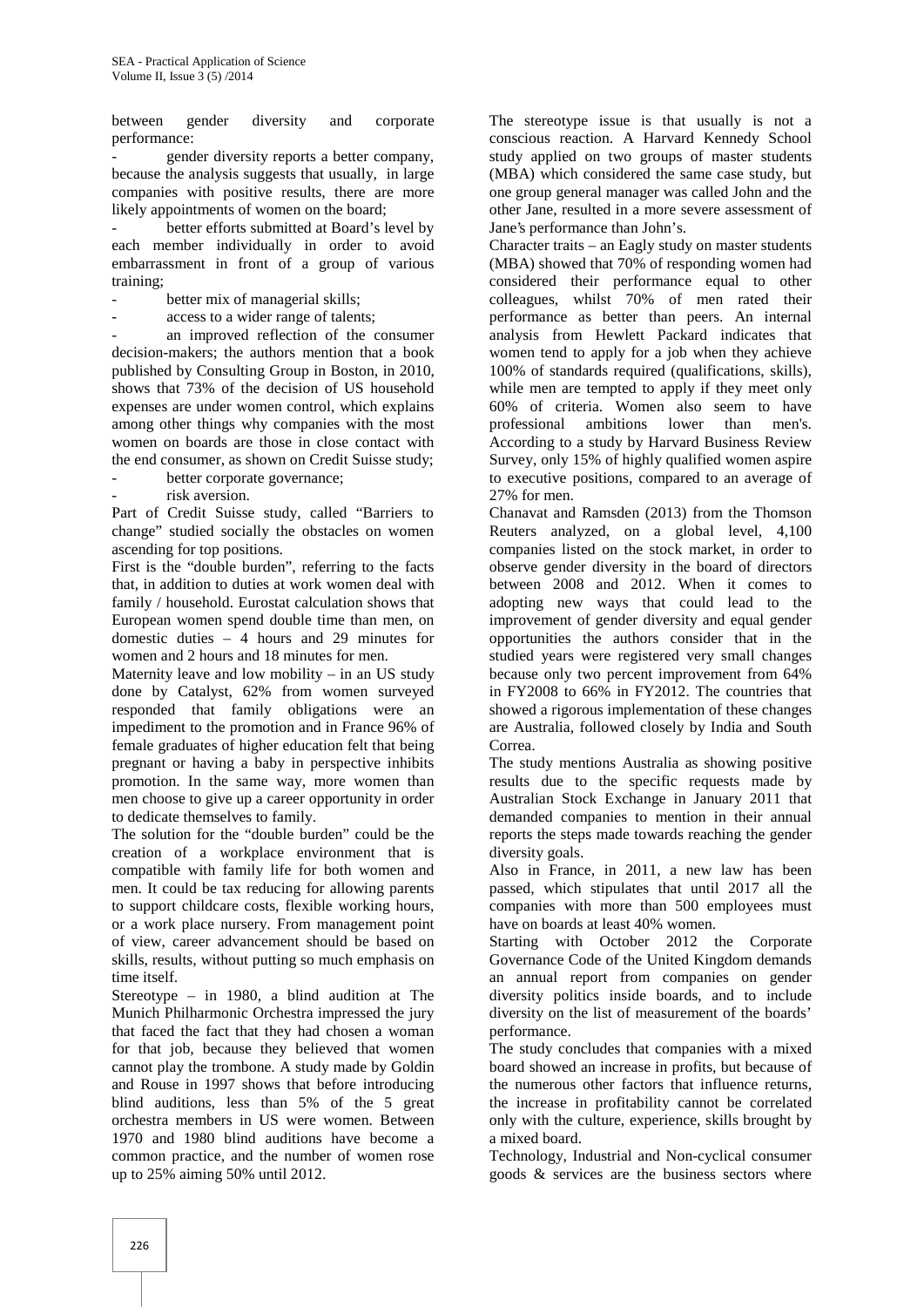women' representation on boards is the highest. If you separate countries on regions like EMEA (Europe, Middle East and Africa), North America and South America, Pacific Asia, the region with the most diverse board is EMEA followed closely by America.

In 2009, Adams and Ferreira (2009) made a study on 1,939 companies in the United States for 1996- 2013 periods, with the information taken from IRRC (Investor Responsibility Research Center), by analyzing the relationship between diversity, performance and governance.

They consider that for the most part the legislative initiatives are based on the premise that the presence of women on boards will affect in a positive way the governance in companies, having as argument that they will have a higher number of talented candidates from which they could choose.

In their opinion, women tend to be nominated especially in the monitoring committees (for example, corporate governance or audit), and less in the remuneration committees, compared to men; hence the result of this study, that shows that due to low representation in this committee, women don't decisively influence the salary of the General Director.

The study shows that gender diversity has positive effects in companies where share holder rights are poorly respected, because additional monitoring from the board may have the effect of increasing the company's value, but the effects are negative in companies that already provide equitable treatment to all shareholders.

On boards with female representation, ladies have a higher participation rate in meetings than the gentlemen, and when the percentage of diversity increases, the percentage of non-participation of male members decreases.

The boards where gender diversity is higher, there placement rate of the CEO is more sensitive to the performance on the stock market, and its remuneration is to a greater extent based on share package. Despite all the positive effects identified, the authors consider that the average effect of gender diversity on performance is negative, being determined by the companies with fewer regulations against take over by another company.

Analyzing the results, Adams and Ferreira (2009) believe that monitoring is more severe in the case of gender diversity councils, and if strict supervision leads to lower achievement, diversity doesn't bring value on average.

Also the imposition of a strict target to companies in terms of diversity can reduce the value of the firms for the ones that are well managed, but for companies with weak governance, gender diversity brings positive results.

The study concludes that firms should not appoint women on the board on the premise that this will automatically improve their performance.

Farrell and Hersch (2005) examine some of the Fortune 500 companies for years 1990 – 1999, with an average number of 300 companies per year. The study's results are presented in tables 1 and 2 for the defining periods.

The analysis shows that the percentage of women on boards had an upward trend in the sample and in the analyzed period and that women recorded a higher percentage as independent council members than as internal representative of the companies.

The authors use as a tool of performance measurement the return on assets and the results of their study show that companies that obtain profit are more inclined towards the election of women in the Board of Directors, but the presence of women does not increase performance. They conclude that they couldn't find strong evidence to demonstrate that on average councils diversity is a strategy to increase company's value, but under internal or external pressure gender diversity has played an important role in boards' designation during the  $200'$ 

McKinsey & Company (2007)has put together a list of practices that could help companies in reaching a satisfying level of diversity:

defining and monitoring measurement indicators for the degree of diversity (the percentage of women in different sectors of the company, on each level of management, and for new employees);

implement measures that will allow women to mix both work and family responsibilities (flexible work hours, freedom in the career choices, support during breaks);

human resources management should be updated to match the needs of the society;

- guidance taken from other people experience, informal meetings.

### **3. CONCLUSION**

The studies selected for this literature review show that there are contradictory results regarding the presumption that the presence of women on boards brings value to the company, value measured through different financial indicators as return on equity, return in assets or return on sales. The authors used large database in order to include various companies that operate in different business sectors in countries with weak or strong shareholders protection. What all authors agree on is that the presence of women increases the area of expertise and experience and that the nomination in boards should be made on merit even though finding new candidates takes time. Each company has to choose the best option for its board putting together a mix of culture, gender, experience, age, background that would fit its needs. Countries like Austria, Belgium, Finland, France, and Norway have introduced requirements for the percentage of women on boards and other countries like Great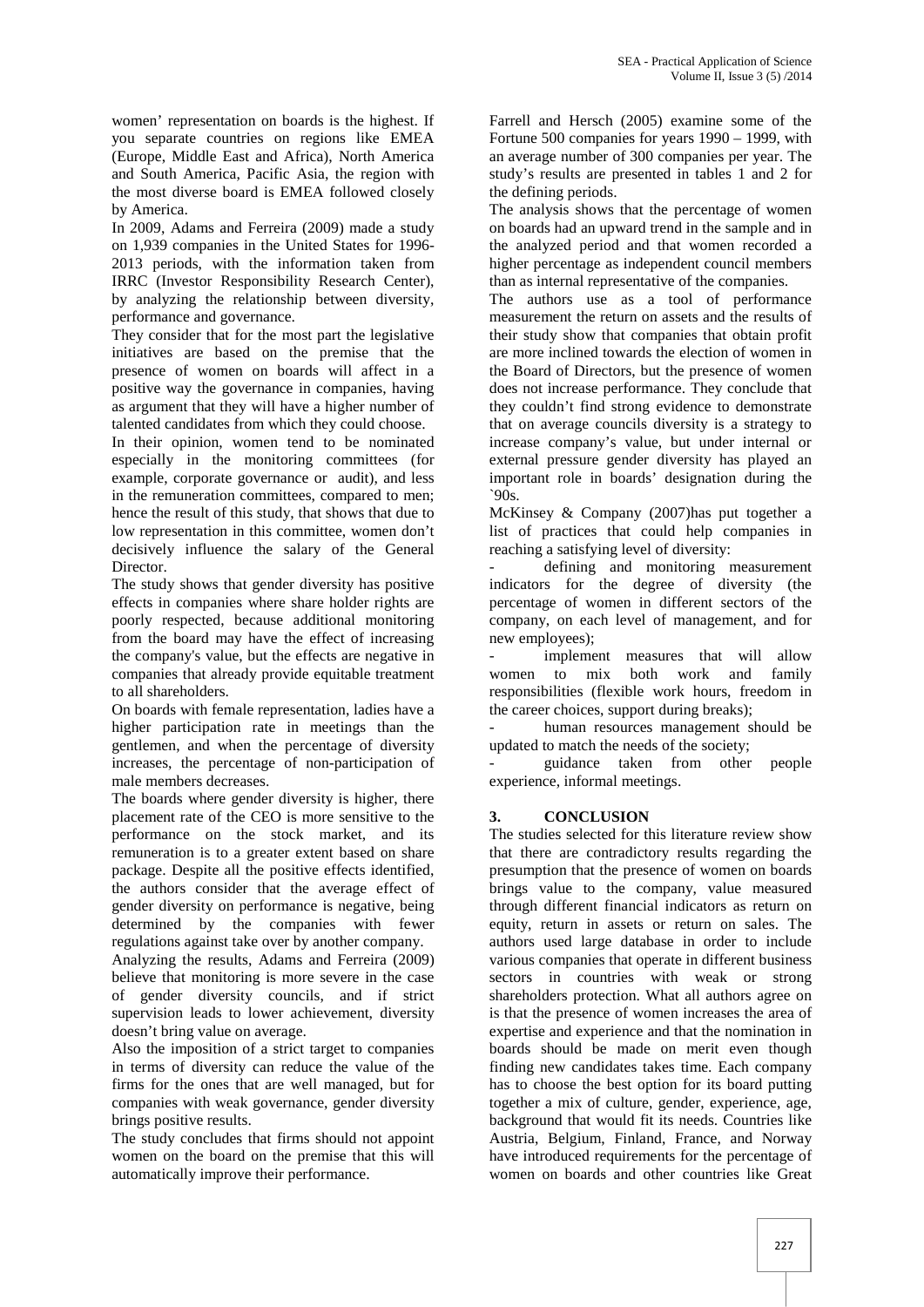Britain, United States have only given recommendation on this matter.

The discussion around women's presence on top executive management can continue with analyzing the number of women that occupy positions as financial director (Chief Financial Officer) or general director (Chief Executive Officer), detailing age, experience, business sectors. Also large companies in Romania can offer an interesting study for finding where our country is situated compared to Europe or the rest of the world.

#### **ACKNOWLEDGEMENTS**

This paper is a result of a research made possible by the financial support of the Sectorial Operational Program for Human Resources Development 2007-2013, co-financed by the European Social Fund, under the project POSDRU/159/1.5/S/132400 - "Young successful researchers – professional development in an international and interdisciplinary environment".

#### **References:**

- [1] Adams, R. B., Ferreira, D. (2009).Women in the boardroom and their impact on governance and performance. *94 Journal of Financial Economics,* pp 291-pp 309.
- [2] Barber, B.M., Odean, T. (2001). Boys will be boys: gender, overconfidence and common stock investment, *Quaterly Journal of Economics*, February 2001, pp 261-pp 292.
- [3] Chanavat A., Ramsden, K. (2013).*Mining the metrics of Board diversity*, downloaded at 04.09.2014 from http://accelus.thomsonreuters.com/sites/default/ files/mining\_the\_metrics\_of\_board\_diversity.pd f
- [4] Credit Suisse Research Institute (2012).*Gender diversity and corporate performance*, downloaded at 01.09.2014 from https://www.credit-
- suisse.com/newsletter/doc/gender\_diversity.pdf [5] Dezso, C.L., Ross, D.G. (2007).*Girl Power: Female participation in top management and firm performance*, downloaded at 19.09.2014 from

http://pages.stern.nyu.edu/~sternfin/dross/GirlP ower.pdf

- [6] Farrell, K., Hersch, P. L. (2005). Additions to corporate boards: The effect of gender, *Journal of Corporate Finance 11*, pp 85-pp 106.
- [7] Hopt, K. J., Leyens, P. C. (2004). Board Models in Europe. Recent Developments of Internal Corporate. Governance Strcutures in Germany, the United Kingdom, France and Italy, *Law Working Paper No. 18/2004,* downloaded athttp://ssrn.com/abstract=487944 at 14.02.2014
- [8] Joy, L., Carter, N.M., Wagener, H.M., Narayanan, S. (2007). The Bottom Line:

Corporate Performance and Women's representation on boards, *CatalystInc*, downloaded at 14.08.2014 from http://www.catalyst.org/knowledge/bottomline-corporate-performance-and-womensrepresentation-boards

- [9] McCahery, J. A., Vermeulen, E. P. M. (2013) *Understanding the Board of Directors after the Financial Crisis*, downloaded at 29.08.2014 fromhttp://papers.ssrn.com/sol3/papers.cfm?abs tract  $id=2336614$
- [10] McKinsey & Company (2007) *Women matter: gender diversity, a corporate performance driver*, downloaded at 29.08.2014 from http://www.mckinsey.de/sites/mck\_files/files/W omen\_Matter\_1\_brochure.pdf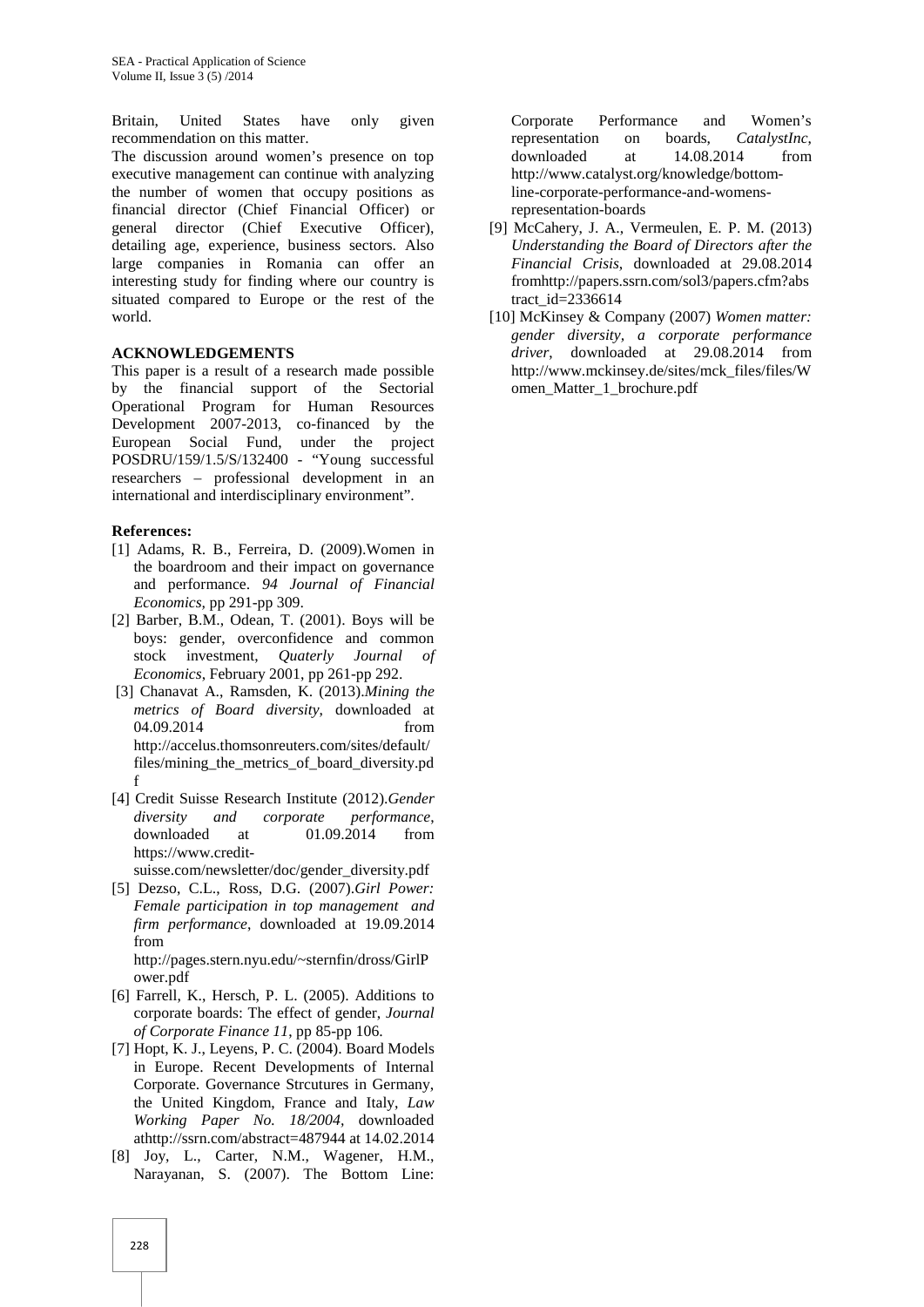|      |                     | Average no               | Percent                      | <b>Percentage of companies with:</b> |                       |                         |                                 |
|------|---------------------|--------------------------|------------------------------|--------------------------------------|-----------------------|-------------------------|---------------------------------|
| Year | No. of<br>companies | of women on<br>the board | women<br>on<br><b>boards</b> | women on<br>the board                | woman on<br>the board | 2 women on<br>the board | $\geq$<br>women<br>on the board |
| 1990 | 302                 | 0,74                     | 5,6                          | 47.02                                | 36,42                 | 13,58                   | 2,98                            |
| 1995 | 304                 | 1.11                     | 9.22                         | 22.03                                | 49,01                 | 25,66                   | 3,29                            |
| 1996 | 262                 | 1,39                     | 12,26                        | 12,6                                 | 45,8                  | 33,58                   | 8,01                            |

#### Table No. 1 *Women's representation on boards*

Source: Farrell and Hersch (2005)

## Table No. 2

*Characteristics of the Board of Directors: size, diversity, inside vs outside members*

| Year | No. of<br>companies | Average<br>size of<br><b>BoD</b> | Average<br>no of<br><i>insiders</i> | Average<br>no of<br>outsiders | Average<br>no of<br>male<br><i>insiders</i> | Average<br>no of<br>male<br>outsiders | Average<br>no of<br>female<br><i>insiders</i> | Average<br>no of<br>female<br>outsiders |
|------|---------------------|----------------------------------|-------------------------------------|-------------------------------|---------------------------------------------|---------------------------------------|-----------------------------------------------|-----------------------------------------|
| 1990 | 302                 | 12,13                            | 3,34                                | 8,79                          | 3,31                                        | 8,08                                  | 0.03                                          | 0,71                                    |
| 1995 | 304                 | 11.66                            | 2,63                                | 9.04                          | 2,59                                        | 7.96                                  | 0,03                                          | 1,08                                    |
| 1996 | 262                 | 11,26                            | 2,23                                | 9,03                          | 2,2                                         | 7,67                                  | 0,03                                          | 1,36                                    |

Source: Farrell and Hersch (2005)

### *Appendix A*

### *Companies in group VC-70*

| <b>AcelRx Pharmaceuticals</b> | Gevo                          | Skullcandy                      |
|-------------------------------|-------------------------------|---------------------------------|
| Angie's List                  | Groupon                       | Solazyme                        |
| Audience                      | HomeAway                      | Splunk                          |
| Bazaarvoice                   | Horizon Pharma                | <b>Supernus Pharmaceuticals</b> |
| <b>BG</b> Medicine            | Imperva                       | Synacor                         |
| Boingo                        | Infoblox                      | Tangoe                          |
| <b>Brightcove</b>             | Intermolecular                | Tesaro                          |
| <b>CafePress</b>              | <b>InterXion Holding</b>      | The Active Network              |
| Carbonite                     | Invensense                    | Tranzyme                        |
| Cempra Pharmaceuticals        | <b>Jive Software</b>          | <b>Ubiquiti Networks</b>        |
| Ceres                         | KiOR Inc                      | Vanguard Health Systems         |
| Chemocentryx                  | LinkedIn                      | Verastem                        |
| Clovis Oncology               | Merrimack Pharma              | Vocera                          |
| Cornerstone OnDemand          | Millennial Media              | WageWorks                       |
| Demand Media                  | Neophotonics                  | Yandex                          |
| Demandware                    | Pacira Pharmaceuticals        | Yelp                            |
| Ellie Mea                     | Pandora Media                 | <b>ZELTIQ Aesthetics</b>        |
| Endocyte                      | Proofpoint                    | Zillow                          |
| <b>Enphase Energy</b>         | Proto Labs                    | Zipcar                          |
| Epocrates                     | Renewable Energy Group        | Zynga                           |
| Exa                           | Responsys                     |                                 |
| <b>ExactTarget</b>            | <b>RPX Corp</b>               |                                 |
| Facebook                      | <b>Sagent Pharmaceuticals</b> |                                 |
| Fluidigm                      | ServiceNow                    |                                 |
| Fusion-io                     | ServiceSource International   |                                 |